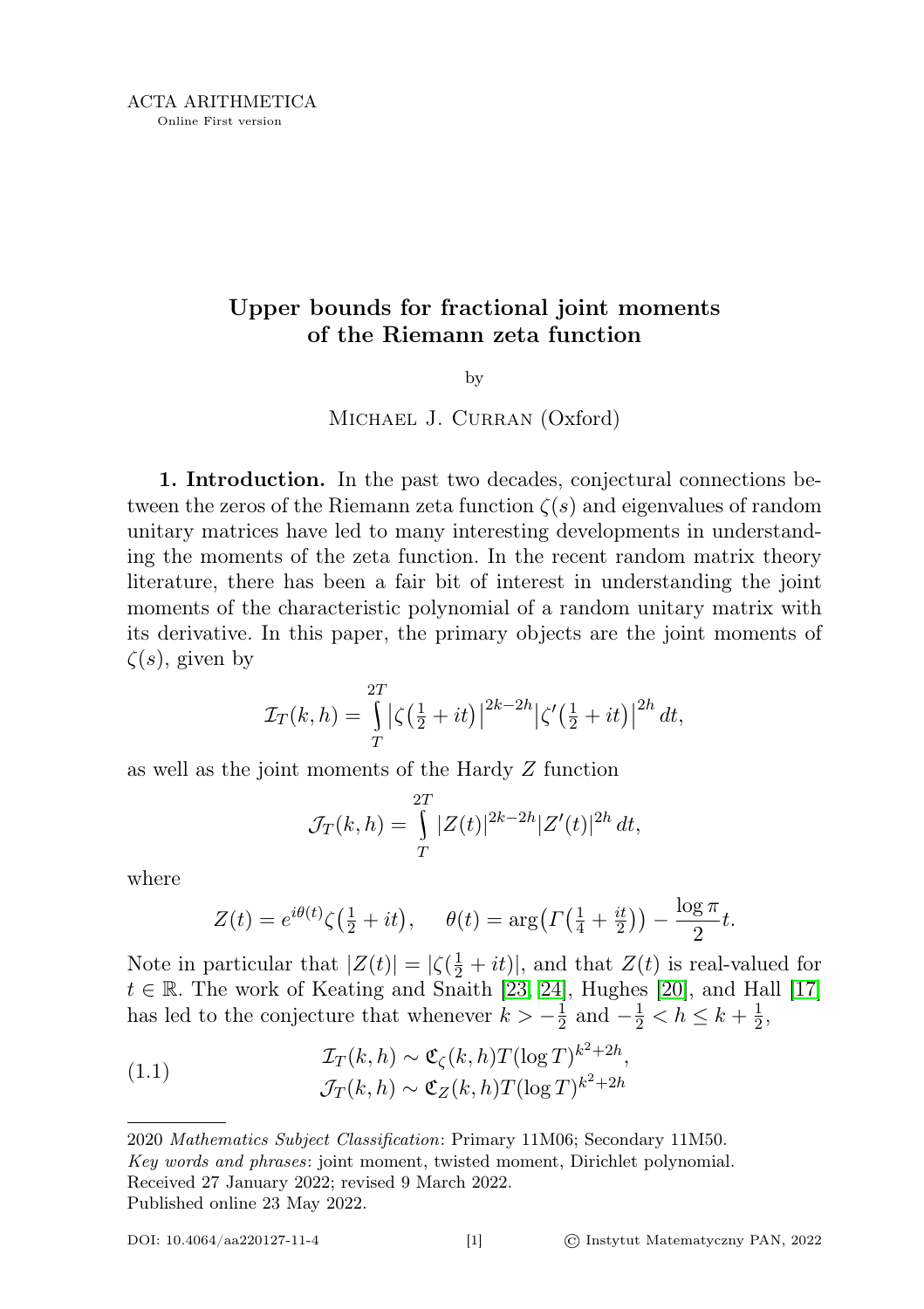for certain constants  $\mathfrak{C}_{\mathcal{C}}(k, h), \mathfrak{C}_{Z}(k, h)$  as  $T \to \infty$ . There are conjectured values for the constants  $\mathfrak{C}_Z(k, h)$  for general real h, k, but values for  $\mathfrak{C}_\zeta(k, h)$ are only conjectured for integral  $h, k$ . In both cases, the constants split as a product of an arithmetic factor and a random matrix factor. The arithmetic factor is a well understood product over primes. The random matrix factor has many different expressions including combinatorial sums [\[13,](#page-12-4) [14,](#page-12-5) [20\]](#page-12-2), a multiple contour integral in the case  $h = k$  [\[12\]](#page-12-6), and a determinant of Bessel functions [\[2,](#page-11-0) [12\]](#page-12-6). For  $h, k$  not necessarily equal, the random matrix factor can be solved for finite  $N$  and is related to the solution of a Painlevé V type differential equation [\[4\]](#page-12-7). Furthermore, the limit as  $N \to \infty$  is related to the solution of a certain Painlevé III equation [\[1,](#page-11-1) [2,](#page-11-0) [4,](#page-12-7) [15\]](#page-12-8).

Previously, the asymptotics [\(1.1\)](#page-0-0) for  $\mathcal{I}_T(h,k)$  and  $\mathcal{J}_T(h,k)$  were known for  $h, k \in \{0, 1, 2\}$  with  $h \leq k$  due to Ingham [\[22\]](#page-12-9) and Conrey [\[8\]](#page-12-10). Assuming the Riemann hypothesis, Conrey and Ghosh [\[11\]](#page-12-11) established the conjectured asymptotic [\(1.1\)](#page-0-0) for  $\mathcal{J}_T(1, \frac{1}{2})$  $\frac{1}{2}$  and came close to establishing the corresponding asymptotic for  $\mathcal{I}_T(1, \frac{1}{2})$  $\frac{1}{2}$ ). Upper bounds of the conjectured order of magnitude were only known for very few values of  $h$  and  $k$ . Upper bounds for half-integer-valued  $h, k \leq 2$  are available due to work [\[8,](#page-12-10) [11\]](#page-12-11). In the case  $h = 0$ , quite a bit more is known. Unconditionally, upper bounds of the correct order of magnitude are known for all real  $0 \leq k \leq 2$  due to work of Heap, Radziwiłł, and Soundararajan [\[19\]](#page-12-12). Upper bounds of the correct order for all real  $k \geq 0$  are also known conditionally on the Riemann hypothesis due to work of Harper [\[18\]](#page-12-13), which builds on the work of Soundararajan [\[28\]](#page-13-0). The aim of this paper is to establish upper bounds for  $\mathcal{I}_T(k, h)$  and  $\mathcal{J}_T(k, h)$ of the expected order in a larger range of  $h$  and  $k$ .

<span id="page-1-0"></span>THEOREM 1.1. Let 
$$
1 \le k \le 2
$$
 and  $0 \le h \le 1$ . Then for large  $T$ ,  

$$
\mathcal{I}_T(k, h) \ll T(\log T)^{k^2 + 2h},
$$

and the same bound holds for  $\mathcal{J}_T(k, h)$ .

The proof we give is based on [\[19\]](#page-12-12), which in turn is based on a method introduced by Radziwiłł and Soundararajan [\[27\]](#page-13-1). The general principle in these works is that if one can compute the  $2k$ th moment of a given  $L$ -function twisted by an arbitrary Dirichlet polynomial, then one can find upper bounds of the right order for all of its lower order moments. In particular, Heap, Radziwiłł, and Soundararajan [\[19\]](#page-12-12) used this approach to prove Theorem [1.1](#page-1-0) in the case  $h = 0$ . We combine the ideas of [\[19\]](#page-12-12) with twisted joint moment calculations to deduce Theorem [1.1](#page-1-0) in the case of  $h = 1$  and then deduce the result from Hölder's inequality—the bounds we obtain are of the conjectured order of magnitude since the exponent of  $\log T$  in [\(1.1\)](#page-0-0) is linear in h. We are forced to take  $k \in [1, 2]$  because  $2k - 2h$  is only nonnegative when  $k \ge 1$  at the boundary case  $h = 1$ . It is likely that one could establish sharp bounds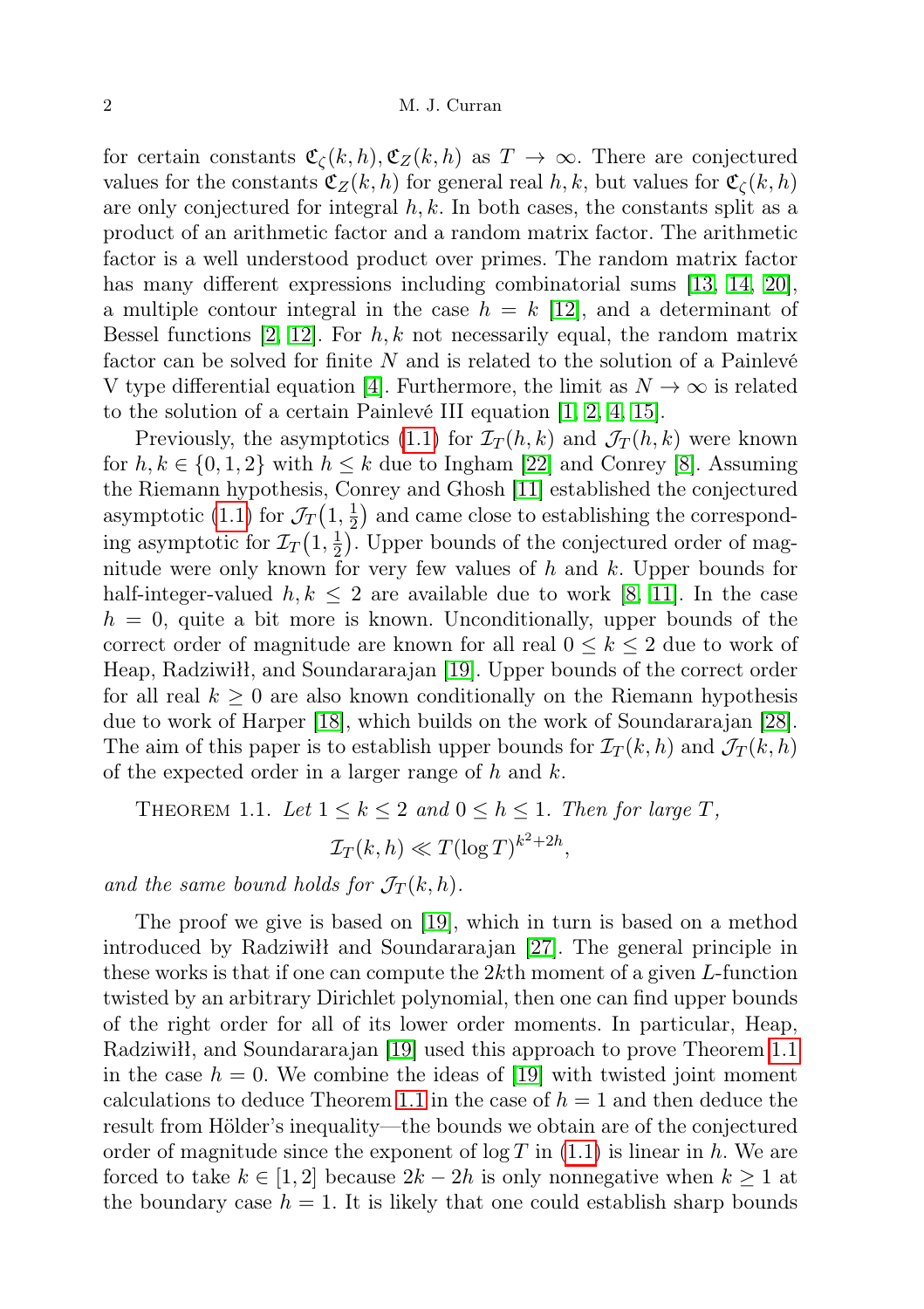on  $\mathcal{I}_T(k, h)$  and  $\mathcal{J}_T(k, h)$  in the full range  $k > -\frac{1}{2}$  $\frac{1}{2}$  and  $-\frac{1}{2} < h \leq k + \frac{1}{2}$ 2 assuming the Riemann hypothesis.

**2. Outline of the proof.** We will deduce Theorem [1.1](#page-1-0) from the following.

<span id="page-2-0"></span>PROPOSITION 2.1. Let T be large and  $1 \leq k \leq 2$ . Then

$$
\int_{T}^{2T} |\zeta(\frac{1}{2} + it)|^{2k-2} |\zeta'(\frac{1}{2} + it)|^2 dt \ll T(\log T)^{k^2+2},
$$

and the same bound holds when  $\zeta(\frac{1}{2} + it)$  is replaced by  $Z(t)$ .

*Proof of Theorem [1.1.](#page-1-0)* Recall that [\[19,](#page-12-12) Theorem 1.1] gives, for  $0 \le k \le 2$ ,

$$
\int\limits_T^{2T} |\zeta(\tfrac{1}{2} + it)|^{2k} dt \ll T(\log T)^{k^2}.
$$

Therefore by Hölder's inequality with  $p = \frac{1}{b}$  $\frac{1}{h}$  and  $q = \frac{1}{1-h}$ , this estimate and Theorem [1.1](#page-1-0) give

$$
\mathcal{I}_T(k, h) \le \left(\int_T^{2T} |\zeta(\frac{1}{2} + it)|^{2k-2} |\zeta'(\frac{1}{2} + it)|^2 dt\right)^h \left(\int_T^{2T} |\zeta(\frac{1}{2} + it)|^{2k} dt\right)^{1-h}
$$
  

$$
\ll T(\log T)^{k^2 + 2h}.
$$

The case of the joint moments of  $Z(t)$  is similar since  $|Z(t)| = |\zeta(\frac{1}{2} + it)|$ .

REMARK 2.2. The bound for  $J_T(k,1)$  in Proposition [2.1](#page-2-0) can be deduced from the corresponding bound for  $\mathcal{I}_T(k,1)$ . The following argument is due to an anonymous referee: The product rule implies

$$
Z'(t) = i\theta'(t)e^{i\theta(t)}\zeta(\frac{1}{2} + it) + ie^{i\theta(t)}\zeta'(\frac{1}{2} + it).
$$

Combining this with the inequality  $|a+b|^2 \leq 2|a|^2 + 2|b|^2$  implies

$$
|Z'(t)|^2 \ll |\theta'(t)|^2 |\zeta(\frac{1}{2} + it)|^2 + |\zeta'(\frac{1}{2} + it)|^2.
$$

An application of Stirling's formula gives  $\theta'(t) \sim \frac{1}{2}$  $\frac{1}{2}$  log t and thus

$$
|Z'(t)|^2 \ll (\log T)^2 |\zeta(\frac{1}{2} + it)|^2 + |\zeta'(\frac{1}{2} + it)|^2
$$

for  $t \in [T, 2T]$ . Then Proposition [2.1](#page-2-0) for  $Z(t)$  readily follows from [\[19,](#page-12-12) The-orem 1.1] and the conclusion of Proposition [2.1](#page-2-0) for  $\zeta(\frac{1}{2} + it)$ .

To prove Proposition [2.1,](#page-2-0) we will approximate the logarithm of  $\zeta(s)$  by a truncated sum over primes  $\sum_{p \leq X} p^{-s}$ . Following the works [\[18,](#page-12-13) [26,](#page-13-2) [28\]](#page-13-0), we will break up this sum into increments that have progressively smaller variance. This in turn allows us to work with a Dirichlet polynomial of length  $T^\theta$  for some small but fixed  $\theta>0,$  which is long enough to give a good enough approximation of  $\zeta(s)$ .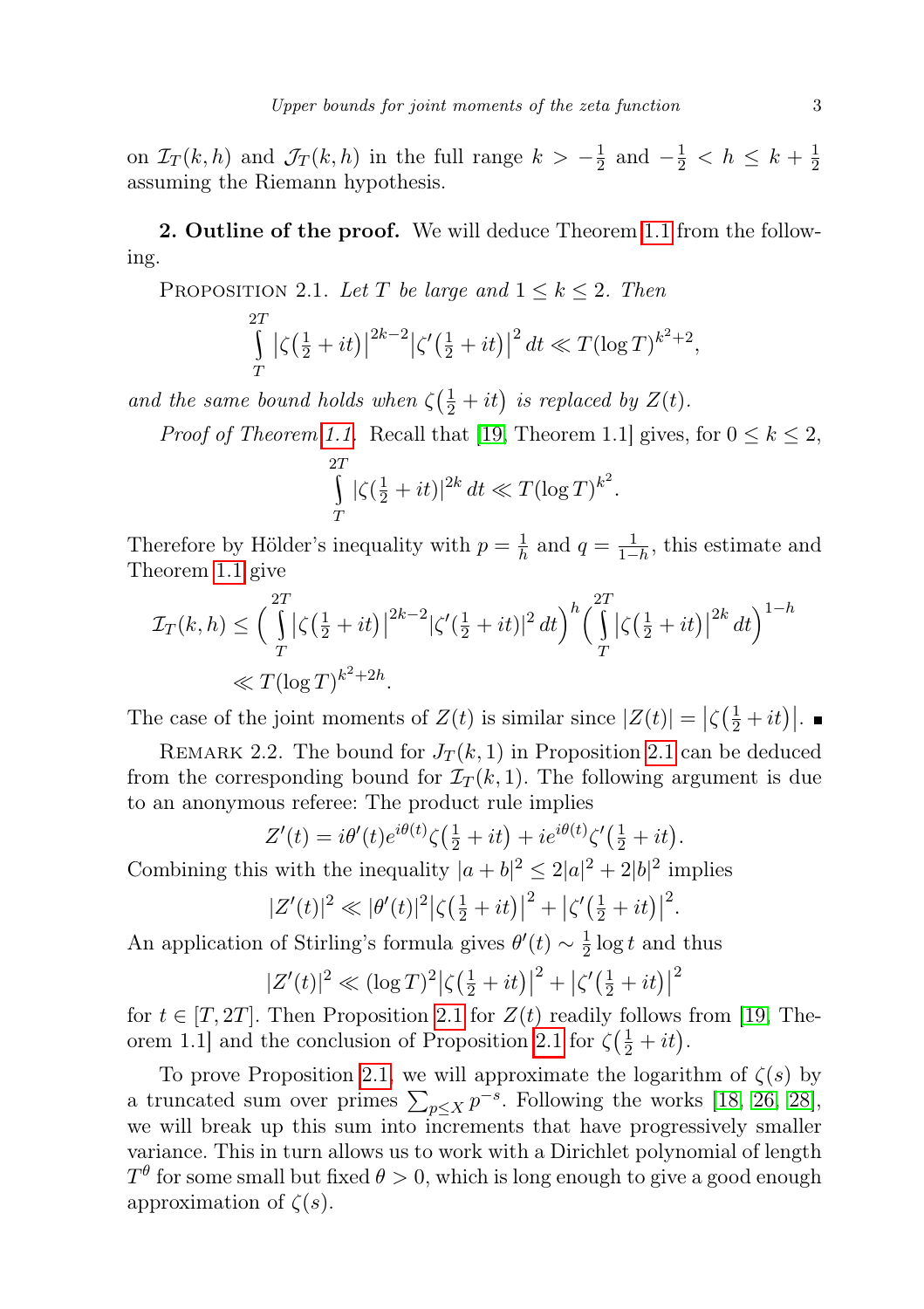We follow the notation introduced in [\[19\]](#page-12-12). Denote by  $log_j$  the j-fold iterated logarithm, and take  $\ell$  to be the largest integer with  $\log_{\ell} T \geq 10^4$ . Now define a sequence  $T_j$  for  $1 \leq j \leq \ell$  by  $T_1 = e^2$  and

$$
T_j = \exp\left(\frac{\log T}{(\log_j T)^2}\right)
$$

for  $2 \leq j \leq \ell$ , and for  $2 \leq j \leq \ell$  and  $s \in \mathbb{C}$  set

$$
\mathcal{P}_j(s) = \sum_{T_{j-1} \le p < T_j} \frac{1}{p^s} \quad \text{and} \quad P_j = \sum_{T_{j-1} \le p < T_j} \frac{1}{p}.
$$

The hope is then that on average  $\log \zeta(s)$  will be controlled by the sum of the increments  $\mathcal{P}_i(s)$ , where  $P_i$  is the variance of the jth increment on the half-line. In essence, we are approximating  $\zeta(s)$  with a truncated Euler product (though we are omitting the terms  $p^{-ks}$  with  $k \geq 2$  when truncating the Dirichlet series for  $\log \zeta(s)$ . A modern theme in analytic number theory is that for  $\sigma \geq 1/2$  the zeta function  $\zeta(\sigma + it)$  ought to behave like a truncated Euler product—for example, see the work of Gonek [\[16\]](#page-12-14) assuming the Riemann hypothesis. Thus we expect that  $\exp(\alpha \mathcal{P}(s))$  should be a good approximation to  $\zeta(s)^\alpha$  so long as s is not near a zero of  $\zeta$ . Because the zeros of zeta do not contribute to the moments of zeta, one might expect that this approximation will be sufficient for estimating moments of zeta.

To facilitate computations, it will be convenient to replace  $\exp(\alpha \mathcal{P}(s))$ with a Dirichlet polynomial. We will accomplish this by expanding the exponential as a Taylor series. By Mertens' second estimate

$$
\sum_{p \le x} \frac{1}{p} = \log \log x + O(1),
$$

it follows that

$$
P_j \sim 2\log_j T - 2\log_{j+1} T.
$$

We then define for  $2 \leq j \leq \ell$  the truncated Taylor expansion

$$
\mathcal{N}_j(s;\alpha) = \sum_{\substack{p|n \Rightarrow T_{j-1} \leq p < T_j \\ \Omega(n) \leq 500P_j}} \frac{\alpha^{\Omega(n)} g(n)}{n^s}
$$

where  $\Omega(n)$  is the number of prime divisors of n counting multiplicity, and g is the multiplicative function given by  $g(p^m) = 1/m!$  on prime powers. For most  $t \in [T, 2T]$  the size of  $\mathcal{P}_j(s)$  will be smaller than  $50P_j$ , say, so  $\mathcal{N}_j(s;\alpha)$  will be a good proxy for  $\exp(\alpha \mathcal{P}_j(s))$ . Therefore we expect  $\prod_{2 \leq j \leq \ell} \mathcal{N}_j(\frac{1}{2} + it; \alpha)$  to behave similarly to  $e^{\alpha \mathcal{P}(s)}$  which, as mentioned earlier, should be a good approximation for  $\zeta(s)^\alpha$ . Now each  $\mathcal{N}_j$  is a Dirichlet polynomial of length at most  $T_i^{500P_j}$  $\int_j^{500P_j}$  so  $\prod_{2 \leq j \leq \ell} \mathcal{N}_j(\frac{1}{2} + it; \alpha)$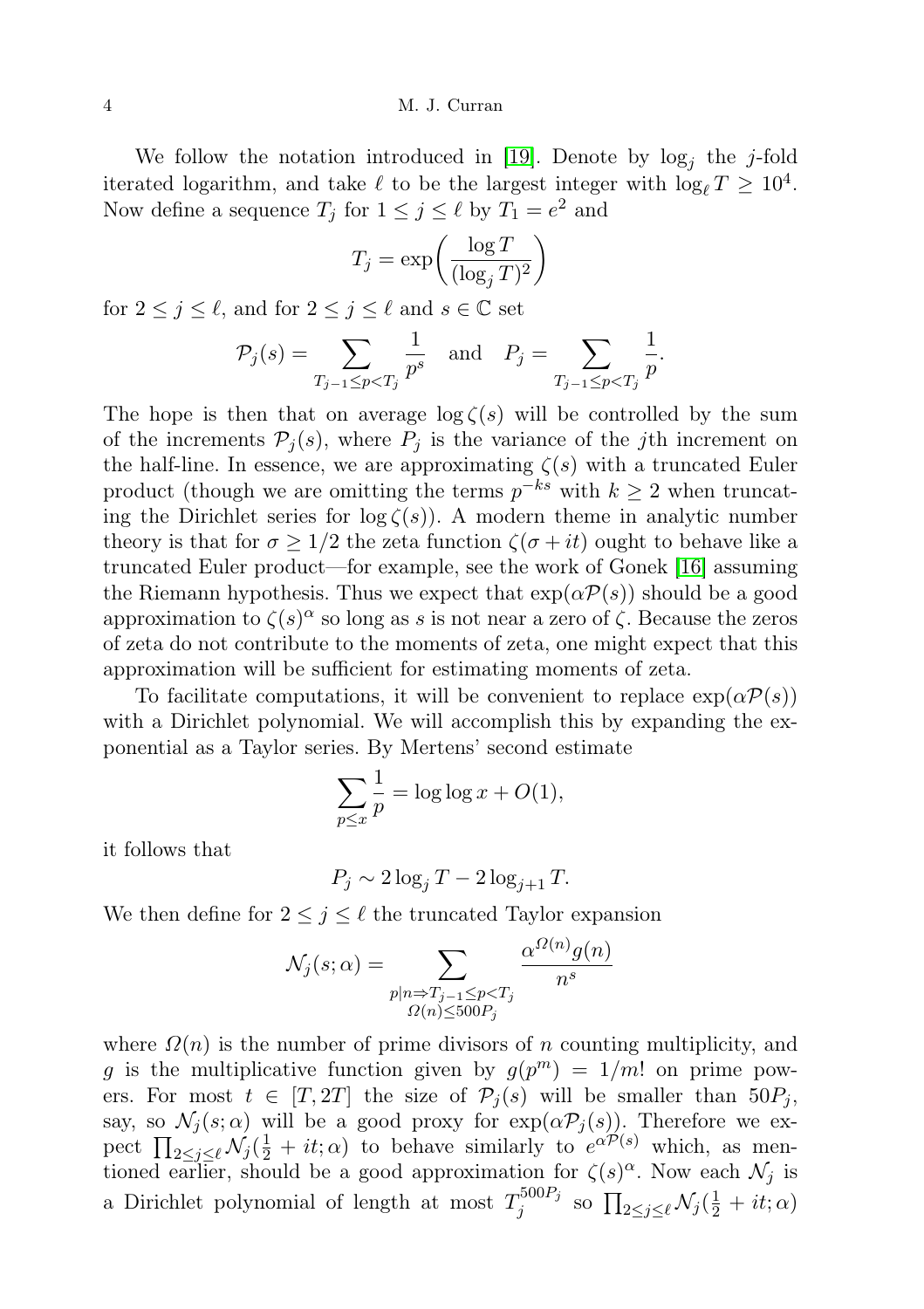is a Dirichlet polynomial of length at most  $T^{1/10}$ , which is amenable to analysis.

We will deduce Proposition [2.1](#page-2-0) in two steps. First we bound the integrand by a product of integral powers of  $\zeta$  and  $\zeta'$  with short Dirichlet polynomials.

<span id="page-4-0"></span>PROPOSITION 2.3. For  $1 \leq k \leq 2$  and  $s = \frac{1}{2} + it$  with  $t \in \mathbb{R}$ ,  $|\zeta(s)|^{2k-2} |\zeta'(s)|^2 \leq 2k|\zeta(s)|^2|\zeta'(s)|^2$  $2 \leq j \leq \ell$  $|\mathcal{N}_j(s; k - 2)|^2$  $+(4-2k)|\zeta'(s)|^2$   $\prod$  $2 \leq j \leq \ell$  $|\mathcal{N}_j(s; k-1)|^2$  $+$   $\Sigma$  $2\leq v \leq \ell$  $\left(2k|\zeta(s)|^2|\zeta'(s)|^2\right)\prod$  $2 \leq j \lt v$  $|\mathcal{N}_j(s; k-2)|^2$  $+(4-2k)|\zeta'(s)|^2$   $\prod$  $2 \leq j \lt v$  $|\mathcal{N}_j(s;k-1)|^2\Big)\Big|$  $\mathcal{P}_v(s)$  $50P_v$  $\begin{array}{c} \hline \end{array}$  $2\lceil 50P_v \rceil$ .

The same bound holds when  $\zeta(s)$  is replaced by  $Z(t)$ .

The proof of Proposition [2.3](#page-4-0) is almost identical to that of [\[19,](#page-12-12) Proposition 2.1], so it is omitted. The only difference is that one uses the conjugate exponents  $p = \frac{1}{k-1}$  and  $q = \frac{1}{2-k}$ , and then one multiplies the resulting inequality by  $|\zeta'(s)|^2$  or  $|Z'(t)|^2$ . This reduces the proof of Proposition [2.1](#page-2-0) to the calculation of two types of twisted moments.

<span id="page-4-3"></span><span id="page-4-1"></span>PROPOSITION 2.4. For  $1 \leq k \leq 2$ ,

(2.1) 
$$
\int_{T}^{2T} \left|\zeta'(\frac{1}{2}+it)\right|^2 \prod_{2 \leq j \leq \ell} \left|\mathcal{N}_j(\frac{1}{2}+it;k-1)\right|^2 dt \ll T(\log T)^{k^2+2},
$$

and for  $2 \le v \le \ell$  and  $0 \le r \le \lceil 50P_v \rceil$ ,

$$
(2.2) \qquad \int_{T}^{2T} \left| \zeta' \left( \frac{1}{2} + it \right) \right|^2 \prod_{2 \le j < v} \left| \mathcal{N}_j \left( \frac{1}{2} + it ; k - 1 \right) \right|^2 \left| \mathcal{P}_v \left( \frac{1}{2} + it \right) \right|^{2r} dt
$$
\n
$$
\ll T (\log T)^3 (\log T_{v-1})^{k^2 - 1} (2^r r! P_v^r \exp(P_v)),
$$

and the same bounds hold when  $\zeta(\frac{1}{2} + it)$  is replaced by  $Z(t)$ .

<span id="page-4-2"></span>PROPOSITION 2.5. For  $1 \leq k \leq 2$ ,

$$
(2.3) \int_{T}^{2T} \left|\zeta(\frac{1}{2}+it)\right|^2 \left|\zeta'(\frac{1}{2}+it)\right|^2 \prod_{2 \le j \le \ell} \left|\mathcal{N}_j(\frac{1}{2}+it;k-2)\right|^2 dt \ll T(\log T)^{k^2+2},
$$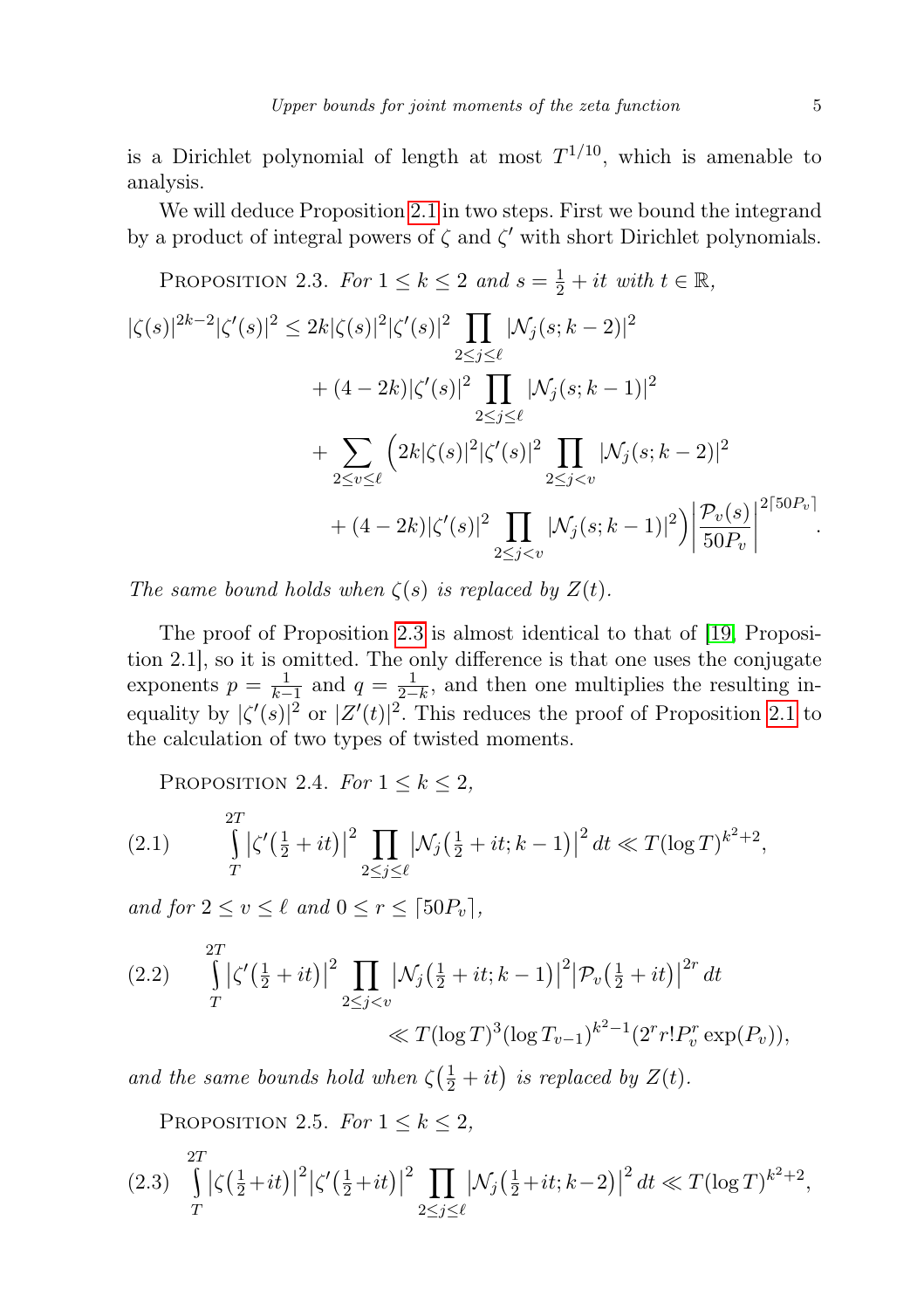and for  $2 \le v \le \ell$  and  $0 \le r \le \lceil 50P_v \rceil$ ,

(2.4) 
$$
\int_{T}^{2T} |\zeta(\frac{1}{2} + it)|^{2} |\zeta'(\frac{1}{2} + it)|^{2} \prod_{2 \leq j < v} |\mathcal{N}_{j}(\frac{1}{2} + it; k - 2)|^{2} |\mathcal{P}_{v}(\frac{1}{2} + it)|^{2r} dt
$$
  

$$
\ll T(\log T)^{6} (\log T_{v-1})^{k^{2}-4} (18^{r} r! P_{v}^{r} \exp(P_{v})),
$$

and the same bounds hold when  $\zeta(\frac{1}{2} + it)$  is replaced by  $Z(t)$ .

We will derive estimates for general twisted joint moments of  $\zeta$  in the following section, and then use them to prove Propositions [2.4](#page-4-1) and [2.5](#page-4-2) in the final section. Before we undertake this, let us see how these estimates imply Proposition [2.1.](#page-2-0)

Proof of Proposition [2.1.](#page-2-0) Our estimates give

$$
\int_{T}^{2T} \left|\zeta\left(\frac{1}{2} + it\right)\right|^{2k-2} \left|\zeta'\left(\frac{1}{2} + it\right)\right|^2 dt \ll T(\log T)^{k^2+2} \n+ \sum_{2 \le v \le \ell} T(\log T_{v-1})^{k^2+2} \left(\left(\frac{\log T}{\log T_{v-1}}\right)^3 \frac{2^{\lceil 50P_v \rceil} \lceil 50P_v \rceil! P_v^{\lceil 50P_v \rceil} \exp(P_v)}{(50P_v)^{2\lceil 50P_v \rceil}} \n+ \left(\frac{\log T}{\log T_{v-1}}\right)^6 \frac{18^{\lceil 50P_v \rceil} \lceil 50P_v \rceil! P_v^{\lceil 50P_v \rceil} \exp(P_v)}{(50P_v)^{2\lceil 50P_v \rceil}}\right) \ll T(\log T)^{k^2+2},
$$

where the final bound follows by the same reasoning used in [\[19\]](#page-12-12). The reasoning for the Z function is the same.  $\blacksquare$ 

3. Twisted moment formulae. We will derive the necessary twisted joint moment formulae from formulae for twisted moments of  $\zeta(s)$  with small shifts off of the critical line. Fortunately there are many known formulae for computing twisted moments of  $\zeta$  due to connections with the proportion of zeros of  $\zeta$  lying on the critical line [\[7,](#page-12-15) [25\]](#page-12-16). Then following work of Young [\[29\]](#page-13-3), we can differentiate these formulae with respect to the shifts to obtain the desired twisted joint moments. The formula in [\[29\]](#page-13-3) is valid for Dirichlet polynomials of length  $T^{1/2-\varepsilon}$ , and we note that work of Bettin, Chandee, and Radziwiłł [\[6\]](#page-12-17) provides asymptotics for the twisted second moment without shifts for any Dirichlet polynomial of length at most  $T^{17/33-\epsilon}$ . The twisted fourth moment formula we use was first proven by Hughes and Young [\[21\]](#page-12-18) for Dirichlet polynomials of length at most  $T^{1/11-\epsilon}$ , which was later increased to  $T^{1/4-\varepsilon}$  by Bettin, Bui, Li, and Radziwiłł [\[5\]](#page-12-19).

Following these works, we will bound the desired twisted moments by introducing a smooth cutoff. Going forward, we fix a smooth nonnegative  $\phi : \mathbb{R} \to \mathbb{R}$  such that supp  $\phi \subset [3/4, 9/4]$  and  $\phi(t) = 1$  for all  $t \in [1, 2]$ .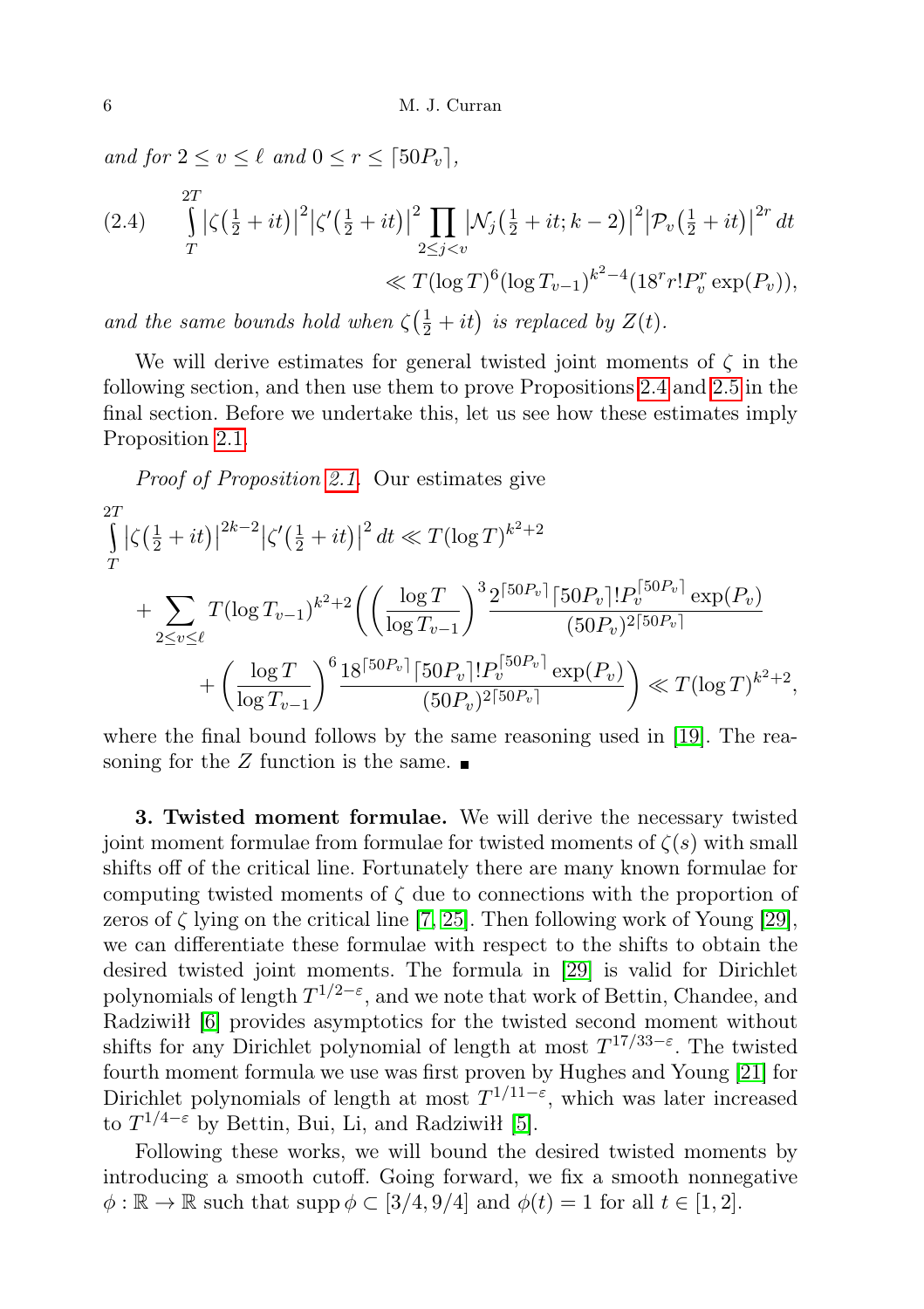<span id="page-6-0"></span>LEMMA 3.1. Given a Dirichlet polynomial  $A(s) = \sum_{h \leq T^{\theta}} a_h/h^s$  with  $\theta < 1/2$ , if

$$
F(z_1, z_2) = \sum_{h,k \le T^{\theta}} \frac{a_h \overline{a_k}}{[h,k]} \frac{(h,k)^{z_1+z_2}}{h^{z_2} k^{z_1}},
$$

then

$$
\widetilde{I}^{(1)}(T) := \iint_{\mathbb{R}} \left| \zeta'(\frac{1}{2} + it) \right|^2 \left| A(\frac{1}{2} + it) \right|^2 \phi(t/T) dt
$$
  

$$
\ll T(\log T)^3 \max_{|z_j| = 3^j / \log T} |F(z_1, z_2)|,
$$

and the same bound holds when  $\zeta(\frac{1}{2} + it)$  is replaced by  $Z(t)$ .

*Proof.* Let  $\alpha, \beta \in \mathbb{C}$  have modulus less than  $1/\log T$ . Then by using [\[29,](#page-13-3) Lemma 5] and reasoning in a similar way to [\[29,](#page-13-3) proof of Lemma 6] we may write

$$
I_T(\alpha, \beta) := \int_{\mathbb{R}} \zeta \left(\frac{1}{2} + \alpha + it\right) \zeta \left(\frac{1}{2} + \beta - it\right) |A\left(\frac{1}{2} + it\right)|^2 \phi(t/T) dt
$$
  

$$
= \sum_{h,k \le T^{\theta}} \frac{a_h \overline{a_k}}{[h,k]} \int_{\mathbb{R}} \left(\frac{(h,k)^{\alpha+\beta}}{h^{\beta}k^{\alpha}} \zeta(1+\alpha+\beta) + \left(\frac{t}{2\pi}\right)^{-\alpha-\beta} \frac{(h,k)^{-\alpha-\beta}}{h^{-\alpha}k^{-\beta}} \zeta(1-\alpha-\beta)\right) \phi(t/T) dt + O(T^{1-\delta})
$$

for some  $\delta > 0$ . The main term is holomorphic in  $\alpha, \beta$  sufficiently small since the principal parts of  $\zeta(1+\alpha+\beta)$  and  $\zeta(1-\alpha-\beta)$  cancel. We may express the main term as a multiple contour integral around  $\alpha$  and  $-\beta$ : by [\[10,](#page-12-20) Lemma 2.5.1]

$$
I_T(\alpha, \beta) = -\frac{1}{(2\pi i)^2} \oint_{|z_2| = 9/\log T} \oint_{|z_1| = 3/\log T} F(z_1, -z_2)
$$
  
\$\times \frac{\zeta(1 + z\_1 - z\_2)(z\_1 - z\_2)^2}{(z\_1 - \alpha)(z\_1 + \beta)(z\_2 - \alpha)(z\_2 + \beta)}\$  
\$\times \left( \iint\_{\mathbb{R}} \left( \frac{t}{2\pi} \right)^{z\_1 - z\_2 - \beta - \alpha/2} \phi(t/T) dt \right) dz\_1 dz\_2 + O(T^{1-\delta}).\$

The shifts  $\alpha$  and  $-\beta$  are enclosed in these contours because we have assumed  $|\alpha|, |\beta| < 1/\log T$ . Now since  $I_T(\alpha, \beta)$  is holomorphic with respect to small α and β, as in [\[29\]](#page-13-3) the derivatives of  $I_T(\alpha, \beta)$  with respect to α and β can be obtained via Cauchy's theorem as contour integrals along circles of radii  $\approx 1/\log T$ . Since the error term holds uniformly on these contours, we conclude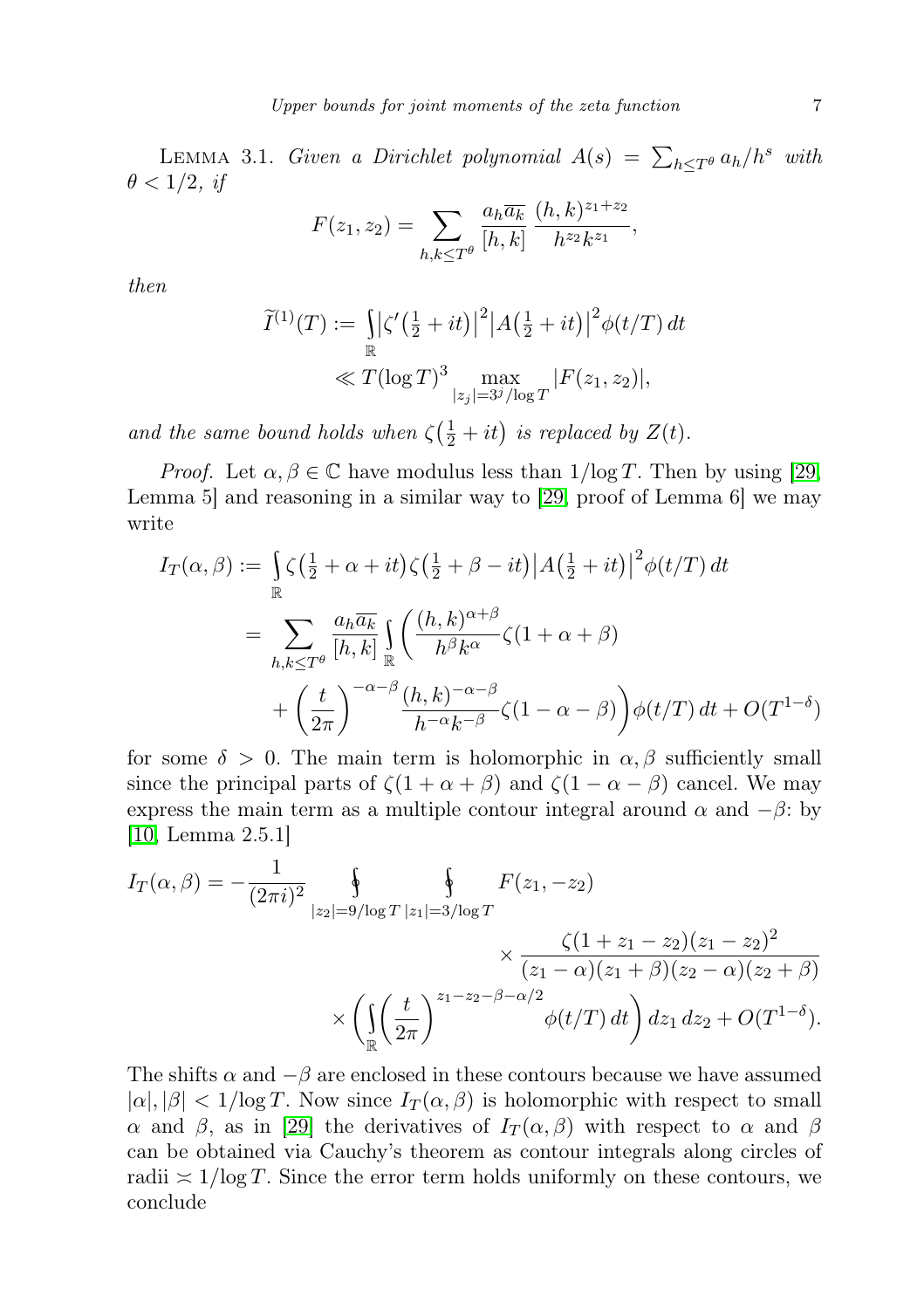$$
\widetilde{I}_{T}(\alpha,\beta) := \int_{\mathbb{R}} \zeta'(\frac{1}{2}+\alpha+it)\zeta'(\frac{1}{2}+\beta+it)|A(\frac{1}{2}+it)|^2\phi(t/T) dt
$$
\n
$$
= \frac{d}{d\alpha} \frac{d}{d\beta} \left[ -\frac{1}{(2\pi i)^2} \oint_{|z_2|=9/\log T} \int_{|z_1|=3/\log T} F(z_1, -z_2) dx
$$
\n
$$
\times \frac{\zeta(1+z_1-z_2)(z_1-z_2)^2}{(z_1-\alpha)(z_1+\beta)(z_2-\alpha)(z_2+\beta)} dx
$$
\n
$$
\times \left( \iint_{\mathbb{R}} \left( \frac{t}{2\pi} \right)^{(z_1-z_2-\beta-\alpha)/2} \phi(t/T) dt \right) dz_1 dz_2 \right] + O(T^{1-\delta}).
$$

To compute  $\widetilde{I}^{(1)}(T)$ , we evaluate these derivatives and then set  $\alpha = \beta = 0$ , obtaining

$$
\widetilde{I}^{(1)}(T) = \frac{1}{(2\pi i)^2} \oint_{|z_2| = 9/\log T} \oint_{|z_1| = 3/\log T} F(z_1, -z_2) \zeta(1 + z_1 - z_2) (z_1 - z_2)^2
$$
\n
$$
\times \int_{\mathbb{R}} \left[ \left( z_1 + z_2 + \frac{z_1 z_2}{2} \log \frac{t}{2\pi} \right) \right.
$$
\n
$$
\times \left( z_1 + z_2 - \frac{z_1 z_2}{2} \log \frac{t}{2\pi} \right) \left( \frac{t}{2\pi} \right)^{(z_1 - z_2)/2} \phi(t/T) dt \Big] \frac{dz_1}{z_1^4} \frac{dz_2}{z_2^4} + O(T^{1 - \delta}).
$$

Finally, since  $|z_j| = 3^j/\log T$  and supp  $\phi \subset [3/4, 9/4]$ , notice that

$$
\zeta(1+z_1-z_2) \ll \log T
$$
,  $(z_1-z_2)^2 \ll (\log T)^{-2}$ ,

and

$$
\int_{\mathbb{R}} \left( z_1 + z_2 + \frac{z_1 z_2}{2} \log \frac{t}{2\pi} \right) \left( z_1 + z_2 - \frac{z_1 z_2}{2} \log \frac{t}{2\pi} \right) \left( \frac{t}{2\pi} \right)^{(z_1 - z_2)/2} \phi(t/T) dt
$$
  
\n
$$
\ll T(\log T)^{-2},
$$

so the claim now follows.

The case for twisted moments of  $Z$  is similar. This time following the argument of [\[29\]](#page-13-3) gives the more symmetric formula (up to terms of order  $O(T^{1-\delta}))$ 

$$
\int_{\mathbb{R}} Z(\alpha + t) Z(\beta - t) |A(\frac{1}{2} + it)|^2 \phi(t/T) dt
$$
\n
$$
= \sum_{h,k \le T^{\theta}} \frac{a_h \overline{a_k}}{[h,k]} \int_{\mathbb{R}} \left( \left(\frac{t}{2\pi}\right)^{(\alpha+\beta)/2} \frac{(h,k)^{\alpha+\beta}}{h^{\beta}k^{\alpha}} \zeta(1+\alpha+\beta) + \left(\frac{t}{2\pi}\right)^{(-\alpha-\beta)/2} \frac{(h,k)^{-\alpha-\beta}}{h^{-\alpha}k^{-\beta}} \zeta(1-\alpha-\beta) \right) \phi(t/T) dt.
$$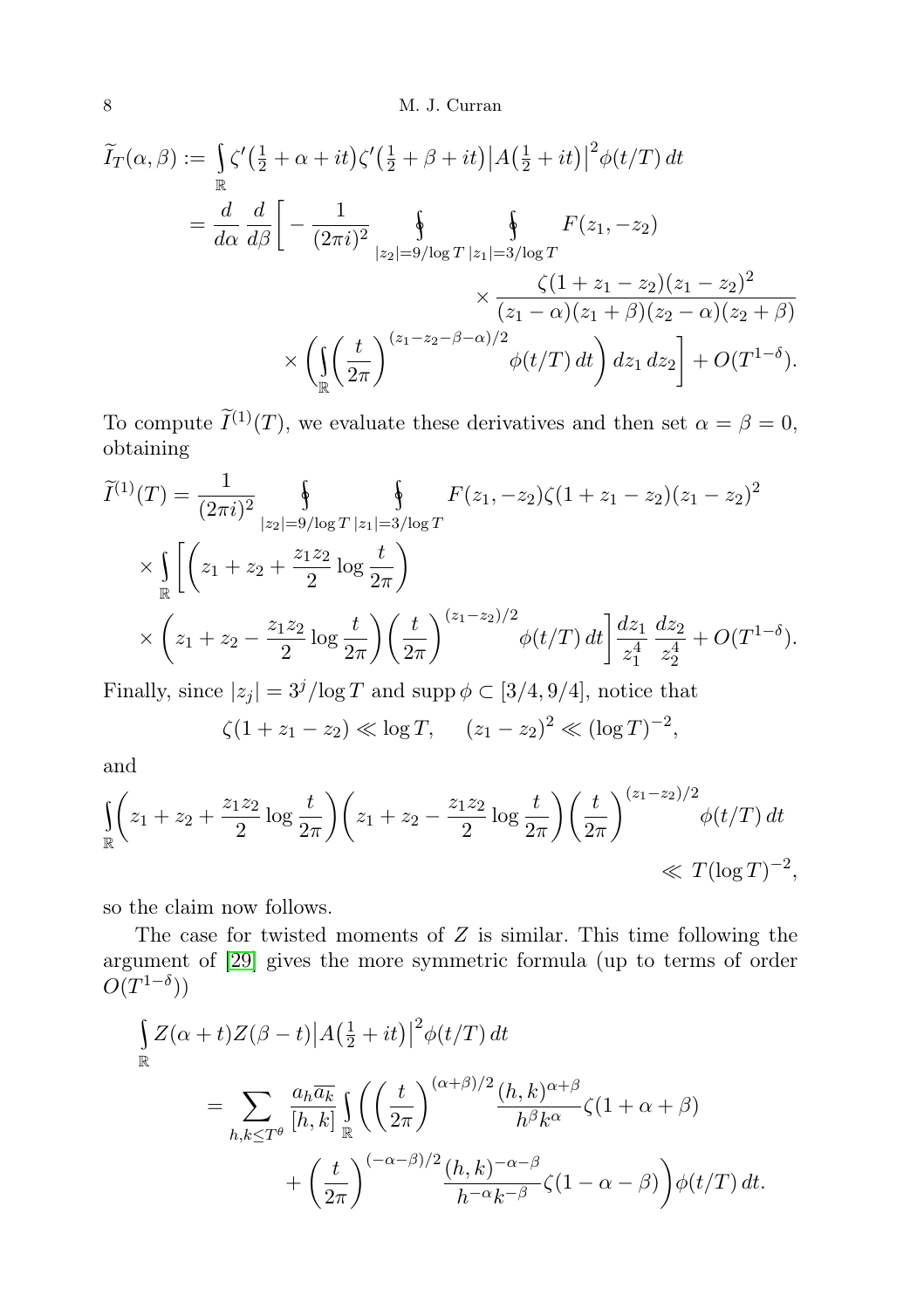Now applying [\[10,](#page-12-20) Lemma 2.5.1] gives, up to a power savings, the simpler formula

$$
-\frac{1}{(2\pi i)^2} \oint_{|z_2|=9/\log T} \oint_{|z_1|=3/\log T} F(z_1, -z_2) \frac{\zeta(1+z_1-z_2)(z_1-z_2)^2}{(z_1-\alpha)(z_1+\beta)(z_2-\alpha)(z_2+\beta)} \times \left( \iint_{\mathbb{R}} \left( \frac{t}{2\pi} \right)^{(z_1-z_2)/2} \phi(t/T) dt \right) dz_1 dz_2.
$$

Then differentiating with respect to  $\alpha$  and  $\beta$  and setting the shifts to zero we obtain

$$
\frac{1}{(2\pi i)^2} \oint_{|z_2|=9/\log T} \oint_{|z_1|=3/\log T} F(z_1, -z_2) \zeta(1+z_1-z_2) (z_1^2-z_2^2)^2
$$

$$
\times \left( \int_{\mathbb{R}} \left( \frac{t}{2\pi} \right)^{(z_1-z_2)/2} \phi(t/T) dt \right) \frac{dz_1}{z_1^4} \frac{dz_2}{z_2^4},
$$

which satisfies the same bound.  $\blacksquare$ 

<span id="page-8-0"></span>LEMMA 3.2. Given a Dirichlet polynomial  $A(s) = \sum_{h \leq T^{\theta}} a_h/h^s$  with  $\theta < 1/4$ , if

$$
G(z_1, z_2, z_3, z_4) = \sum_{h,k \le T^{\theta}} \frac{a_h \overline{a_k}}{[h,k]} B_{z_1, z_2, z_3, z_4} \left(\frac{h}{(h,k)}\right) B_{z_3, z_4, z_1, z_2} \left(\frac{k}{(h,k)}\right),
$$

where

$$
B_{z_1,z_2,z_3,z_4}(n) = \prod_{p^m||n} \left( \sum_{j\geq 0} \frac{\sigma_{z_1,z_2}(p^{j+m})\sigma_{z_3,z_4}(p^j)}{p^j} \right) \left( \sum_{j\geq 0} \frac{\sigma_{z_1,z_2}(p^j)\sigma_{z_3,z_4}(p^j)}{p^j} \right)^{-1}
$$

and  $\sigma_{z_1,z_2}(n) = \sum_{ab=n} a^{-z_1} b^{-z_2}$ , then

$$
\widetilde{I}^{(2)}(T) := \iint_{\mathbb{R}} |\zeta(\frac{1}{2} + it)|^2 |\zeta'(\frac{1}{2} + it)|^2 |A(\frac{1}{2} + it)|^2 \phi(t/T) dt
$$
  

$$
\ll T(\log T)^6 \max_{|z_j| = 3^j/\log T} |G(z_1, z_2, z_3, z_4)|.
$$

The same bound holds when  $\zeta(\frac{1}{2} + it)$  is replaced by  $Z(t)$ .

Proof. This is similar to the proof of Lemma [3.1.](#page-6-0) Using the twisted 4th moment formula with shifts in [\[5\]](#page-12-19) and [\[10,](#page-12-20) Lemma 2.5.1], we can write, up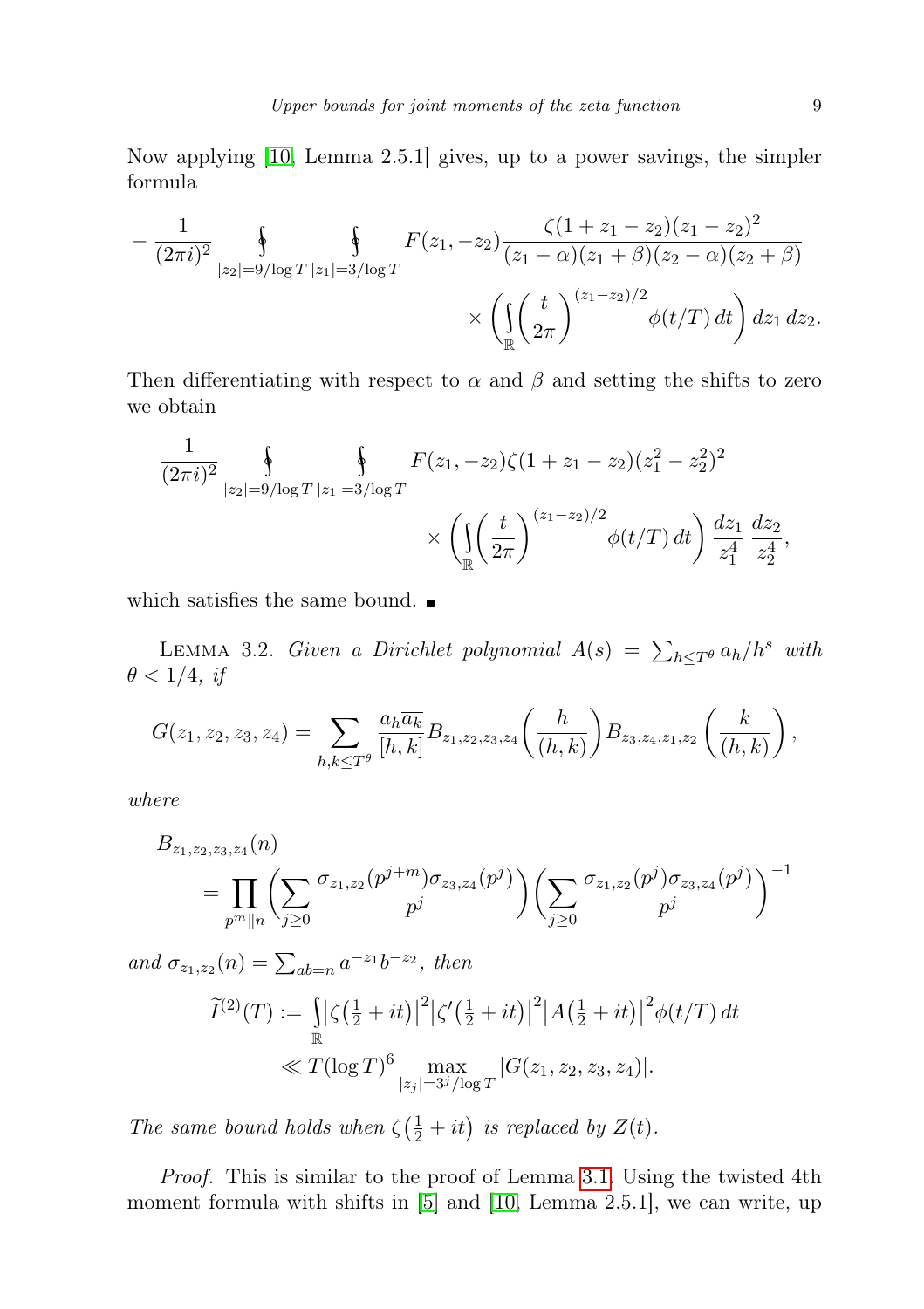to a power savings in  $T$ ,

$$
\int_{\mathbb{R}} \zeta(\frac{1}{2} + \alpha + it) \zeta(\frac{1}{2} + it) \zeta(\frac{1}{2} + \beta - it) \zeta(\frac{1}{2} - it) |A(\frac{1}{2} + it)|^2 \phi(t/T) dt
$$
\n
$$
= \frac{1}{4(2\pi i)^4} \int_{|z_j| = 3^j/\log T} A(z_1, z_2, -z_3, -z_4) G(z_1, z_2, -z_3, -z_4) \Delta(z_1, z_2, z_3, z_4)^2
$$
\n
$$
\times \left( \int_{\mathbb{R}} \left( \frac{t}{2\pi} \right)^{\frac{z_1 + z_2 - z_3 - z_4 - \alpha - \beta}{2}} \phi(t/T) dt \right) \prod_{m=1}^4 \frac{dz_m}{z_m^2 (z_m - \alpha)(z_m + \beta)},
$$

where  $\Delta(z_1, z_2, z_3, z_4) = \prod_{1 \leq j < k \leq 4} (z_k - z_j)$  is the Vandermonde determinant and

$$
A(z_1, z_2, z_3, z_4) = \frac{\zeta(1+z_1+z_3)\zeta(1+z_1+z_4)\zeta(1+z_2+z_3)\zeta(1+z_2+z_4)}{\zeta(2+z_1+z_2+z_3+z_4)}.
$$

Now differentiating with respect to  $\alpha$  and  $\beta$  and then setting  $\alpha = \beta = 0$ gives, up to a power savings in  $T$ ,

$$
\widetilde{I}^{(2)}(T)
$$
\n
$$
= \frac{1}{4(2\pi i)^4} \oint_{|z_j|=3^j/\log T} A(z_1, z_2, -z_3, -z_4) G(z_1, z_2, -z_3, -z_4) \Delta(z_1, z_2, z_3, z_4)^2
$$
\n
$$
\times \left[ \iint_{\mathbb{R}} \left( z_1^2 z_2^2 z_3^2 z_4^2 \left( \log \frac{t}{2\pi} \right)^2 - \left( z_1 z_2 z_3 + z_1 z_2 z_4 + z_1 z_3 z_4 + z_2 z_3 z_4 \right)^2 \right) \times \left( \frac{t}{2\pi} \right)^{(z_1+z_2-z_3-z_4)/2} \phi(t/T) dt \right] \prod_{m=1}^4 \frac{dz_m}{z_m^6}.
$$

To deduce the claim, notice that

$$
A(z_1, z_2, -z_3, -z_4) \ll (\log T)^4
$$
,  $\Delta(z_1, z_2, z_3, z_4)^2 \ll (\log T)^{-12}$ ,

and

$$
\begin{aligned} \int_{\mathbb{R}} \left( z_1^2 z_2^2 z_3^2 z_4^2 \left( \log \frac{t}{2\pi} \right)^2 - (z_1 z_2 z_3 + z_1 z_2 z_4 + z_1 z_3 z_4 + z_2 z_3 z_4)^2 \right) \\ &\times \left( \frac{t}{2\pi} \right)^{(z_1 + z_2 - z_3 - z_4)/2} \phi(t/T) \, dt \ll T (\log T)^{-6} \end{aligned}
$$

for  $|z_j| = 3^j/\log T$  and  $t \in [3T/4, 9T/4]$ . As in the previous proof, the analysis for the  $Z$  function is simpler, and the same bound holds.  $\blacksquare$ 

4. Proof of Propositions [2.4](#page-4-1) and [2.5.](#page-4-2) The proofs of Propositions [2.4](#page-4-1) and [2.5](#page-4-2) are straightforward modifications of [\[19,](#page-12-12) proof of Proposition 3  $(\leftrightarrow 2.3)$ . In fact we will see that Proposition [2.5](#page-4-2) is an immediate conse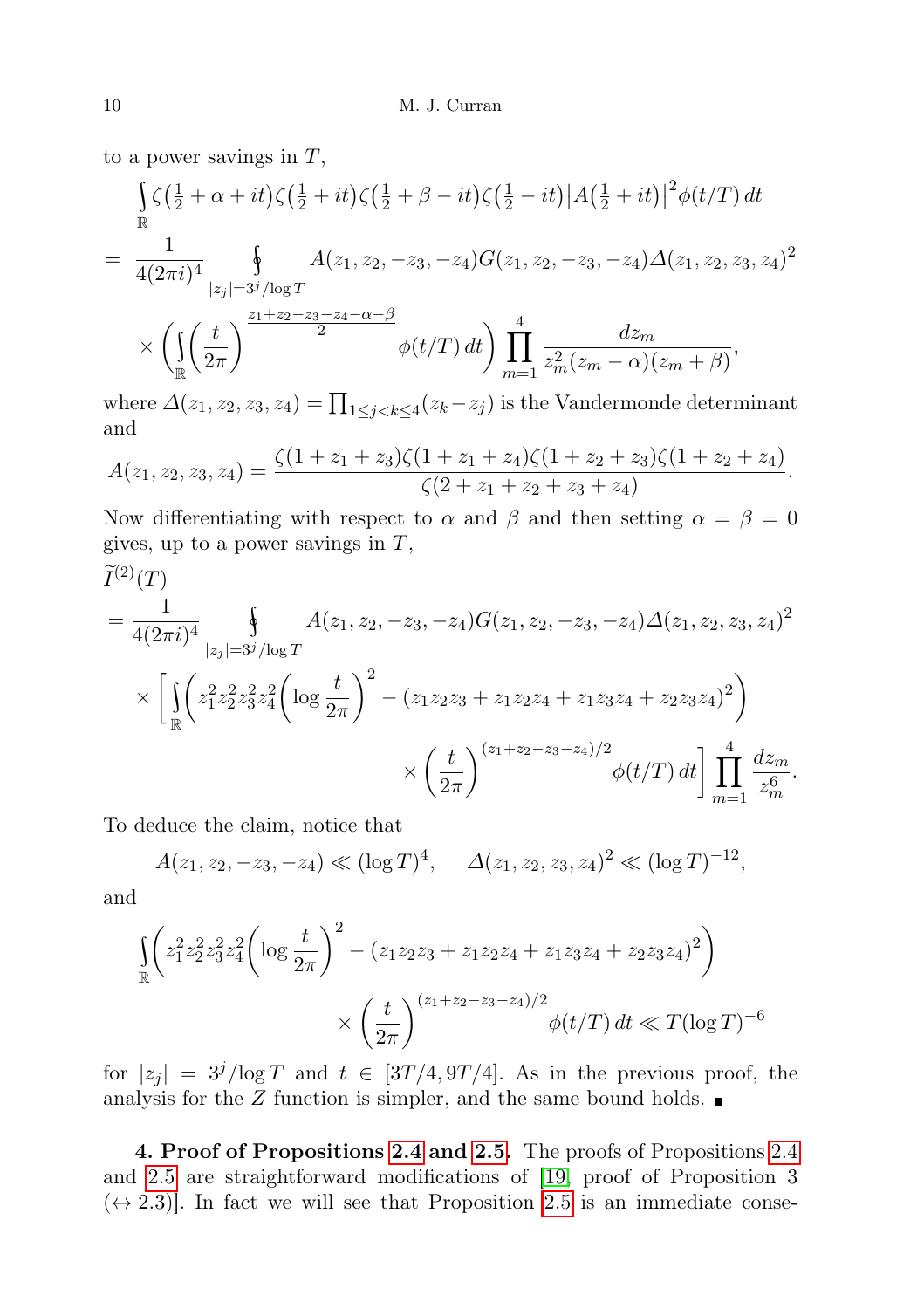quence of Lemma [3.2](#page-8-0) and a bound for  $G(z_1, z_2, z_3, z_4)$  proven in [\[19\]](#page-12-12). This will then conclude the proof of Theorem [1.1.](#page-1-0)

Proof of Proposition [2.4.](#page-4-1) We will apply Lemma [3.1](#page-6-0) to the Dirichlet polynomials

$$
\prod_{2\leq j\leq \ell} \mathcal{N}_j(s;k-1) \quad \text{and} \quad \Big(\prod_{2\leq j< v} \mathcal{N}_j\big(\tfrac{1}{2}+it;k-1\big)\Big) \mathcal{P}_v\big(\tfrac{1}{2}+it\big)^r.
$$

By multiplicativity, it suffices to bound the sums

<span id="page-10-0"></span>(4.1) 
$$
\sum_{\substack{p|mn \Rightarrow T_{j-1} \leq p < T_j \\ \Omega(m), \Omega(n) \leq 500P_j}} \frac{(k-1)^{\Omega(m)+\Omega(n)} g(n)g(m)}{[n,m]} \cdot \frac{(m,n)^{z_1+z_2}}{m^{z_2}n^{z_1}}
$$

arising from the  $\mathcal{N}_j(s; k-1)$  terms and

<span id="page-10-1"></span>(4.2) 
$$
\sum_{\substack{p|mn \Rightarrow T_{v-1} \leq p < T_v \\ \Omega(m) = \Omega(n) = r}} \frac{r!^2 g(n) g(m)}{[n, m]} \cdot \frac{(m, n)^{z_1 + z_2}}{m^{z_2} n^{z_1}}
$$

coming from the  $\mathcal{P}_v(\frac{1}{2} + it)^r$  term. In both cases, we will use the estimate

$$
\frac{(m,n)^{z_1+z_2}}{m^{z_2}n^{z_1}} \ll 1,
$$

which holds under the assumptions  $|z_j| \leq 9/\log T$  and  $m, n \leq T^{1/10}$ .

First we handle [\(4.1\)](#page-10-0). We drop the condition  $\Omega(m)$ ,  $\Omega(n) \leq 500P_j$  using Rankin's trick: Since  $|k-1| \leq 1$  and  $\exp(\Omega(m) + \Omega(n) - 500P_j) \geq 1$  when either  $\Omega(m)$  or  $\Omega(n)$  is larger than  $500P_j$ , the terms with either  $\Omega(m)$  or  $\Omega(n)$  exceeding  $500P_j$  contribute an error of size at most

$$
e^{-500P_j} \sum_{p \mid mn \Rightarrow T_{j-1} \le p < T_j} \frac{((k-1)e)^{\Omega(n) + \Omega(m)}}{[n,m]}
$$
\n
$$
\ll e^{-500P_j} \prod_{T_{j-1} \le p < T_j} \left(1 + \frac{e + e + e^2}{p} + O\left(\frac{1}{p^2}\right)\right) \ll e^{-100P_j}
$$

Now write

$$
\sum_{p \mid mn \Rightarrow T_{j-1} \le p < T_j} \frac{(k-1)^{\Omega(n)+\Omega(m)} g(n)g(m)}{[n,m]}
$$
\n
$$
= \prod_{T_{j-1} \le p < T_j} \left(1 + \frac{2(k-1) + (k-1)^2}{p} + O\left(\frac{1}{p^2}\right)\right)
$$
\n
$$
= \prod_{T_{j-1} \le p < T_j} \left(1 + \frac{k^2 - 1}{p} + O\left(\frac{1}{p^2}\right)\right).
$$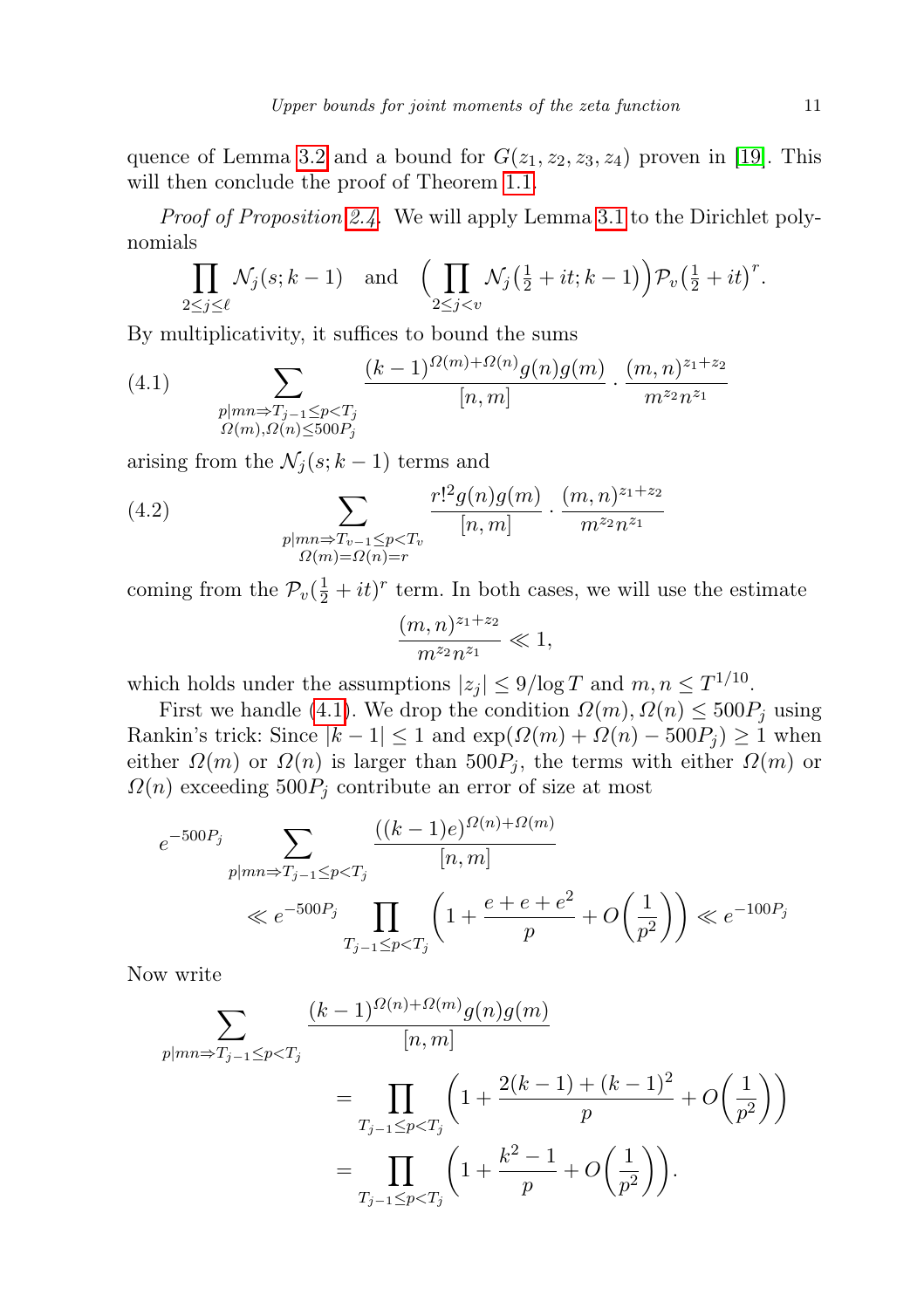Therefore by Lemma [3.1](#page-6-0) we conclude that the integral in [\(2.1\)](#page-4-3) is

$$
\ll T(\log T)^{3} \prod_{2 \leq j \leq \ell} \left( \prod_{T_{j-1} \leq p < T_{j}} \left( 1 + \frac{k^{2} - 1}{p} + O\left(\frac{1}{p^{2}}\right) \right) + O(e^{-100P_{j}}) \right) \ll T(\log T)^{k^{2} + 2}.
$$

Now we handle the sums [\(4.2\)](#page-10-1). Write

$$
\sum_{\substack{p|mn \Rightarrow T_{v-1} \leq p < T_v\\ \Omega(m) = \Omega(n) = r}} \frac{r!^2 g(n)g(m)}{[n,m]} \leq r!^2 \sum_{j=0}^r \sum_{\substack{p|d \Rightarrow T_{v-1} \leq p < T_v\\ \Omega(d) = j}} \frac{1}{d} \bigg(\sum_{\substack{p|n \Rightarrow T_{v-1} \leq p < T_v\\ \Omega(n) = r - j}} \frac{g(nd)}{n}\bigg)^2.
$$

By the inequalities  $\binom{r}{i}$  $g_j^r$   $\leq$  2<sup>r</sup> and  $g(nd) \leq g(n)g(d)$ , we may further bound this by

$$
r!^2 \sum_{j=0}^r \left(\frac{1}{j!} P_v^j\right) \left(\frac{1}{(r-j)!} P_v^{r-j}\right)^2 = r! P_v^r \sum_{j=0}^r \binom{r}{j} \frac{P_v^{r-j}}{(r-j)!} \le 2^r r! P_v^r \exp(P_v).
$$

The claim now readily follows by Lemma [3.1.](#page-6-0)

Proof of Proposition [2.5.](#page-4-2) This is a direct consequence of Lemma [3.2](#page-8-0) and proof of [\[19,](#page-12-12) Proposition 3 ( $\leftrightarrow$  2.3)], where it is shown in the first case that

$$
\max_{|z_j|=3^j/\log T} |G(z_1, z_2, z_3, z_4)| \ll T(\log T)^{k^2-4},
$$

and in the second case that

$$
\max_{|z_j|=3^j/\log T} |G(z_1, z_2, z_3, z_4)| \ll (\log T_{v-1})^{k^2-4} (18^r r! P_v^r \exp(P_v)).
$$

Acknowledgements. The author would like to thank his supervisor Jonathan P. Keating for introducing him to this problem and for his encouragement, as well as the anonymous referees for their careful work and pointing out that the bound for  $\mathcal{J}_T(k,1)$  follows from the corresponding bound for  $\mathcal{I}_T(k,1)$ , see the remark following Proposition [2.1.](#page-2-0) Their comments improved the exposition and clarity of the manuscript.

#### References

- <span id="page-11-1"></span>[\[1\]](http://dx.doi.org/10.1093/imrn/rnab336) T. Assiotis, J. P. Keating, and J. Warren, On the joint moments of the characteristic polynomials of random unitary matrices, Inst. Math. Res. Notices (online, 2021).
- <span id="page-11-0"></span>[\[2\]](http://dx.doi.org/10.1063/1.5092780) E. C. Bailey, S. Bettin, G. Blower, J. B. Conrey, A. Prokhorov, M. O. Rubinstein, and N. C. Snaith, Mixed moments of characteristic polynomials of random unitary matrices, J. Math. Phys. 60 (2019), no. 8, art. 083509, 26 pp.
- [3] R. Balasubramanian, J. B. Conrey, and D. R. Heath-Brown, Asymptotic mean square of the product of the Riemann zeta-function and a Dirichlet polynomial, J. Reine Angew. Math. 357 (1985), 161–181.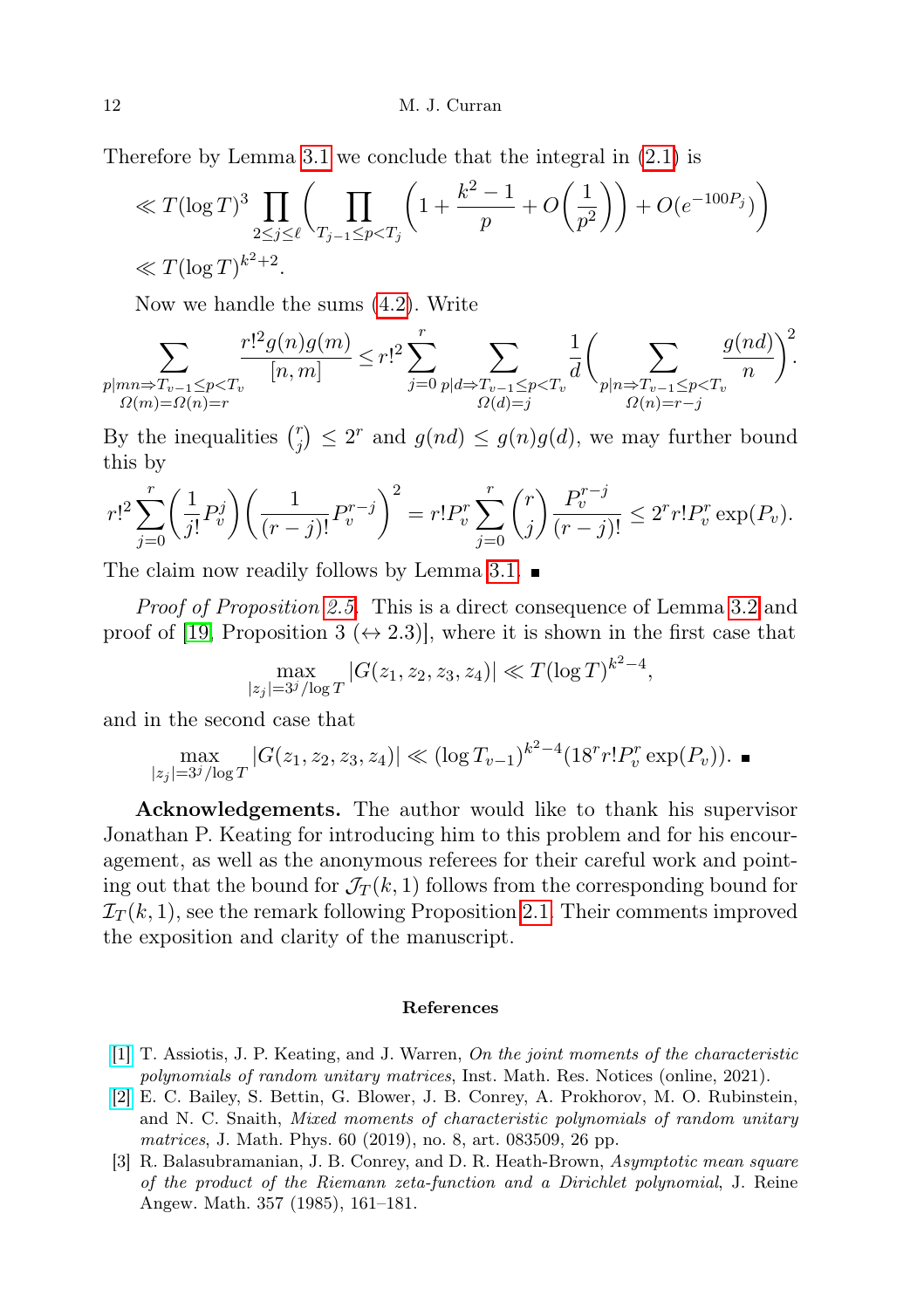- <span id="page-12-7"></span>[\[4\]](http://dx.doi.org/10.1088/1361-6544/ab28c7) E. Basor, P. Bleher, R. Buckingham, T. Grava, A. Its, E. Its, and J. P. Keating, A representation of joint moments of CUE characteristic polynomials in terms of Painlevé functions, Nonlinearity 32 (2019), 4033–4078.
- <span id="page-12-19"></span>[\[5\]](http://dx.doi.org/10.4171/JEMS/999) S. Bettin, H. M. Bui, X. Li, and M. Radziwiłł, A quadratic divisor problem and moments of the Riemann zeta-function, J. Eur. Math. Soc. 22 (2020), 3953-3980.
- <span id="page-12-17"></span>[\[6\]](http://dx.doi.org/10.1515/crelle-2014-0133) S. Bettin, V. Chandee, and M. Radziwiłł, The mean square of the product of the Riemann zeta-function with Dirichlet polynomials, J. Reine Angew. Math. 729 (2017), 51–79.
- <span id="page-12-15"></span>[\[7\]](http://dx.doi.org/10.1515/crll.1989.399.1) J. B. Conrey, More than two fifths of the zeros of the Riemann zeta function are on the critical line, J. Reine Angew. Math. 399 (1989), 1–26.
- <span id="page-12-10"></span>[\[8\]](http://dx.doi.org/10.1093/qmath/39.1.21) J. B. Conrey, The fourth moment of derivatives of the Riemann zeta-function, Quart. J. Math. 39 (1988), 21–36.
- [\[9\]](http://dx.doi.org/10.1007/s00220-003-0852-2) J. B. Conrey, D. W. Farmer, J. P. Keating, M. O. Rubinstein, and N. C. Snaith, Autocorrelation of random matrix polynomials, Comm. Math. Phys 237 (2003), 365– 395.
- <span id="page-12-20"></span>[\[10\]](http://dx.doi.org/10.1112/S0024611504015175) J. B. Conrey, D. W. Farmer, J. P. Keating, M. O. Rubinstein, and N. C. Snaith, Integral moments of L-functions, Proc. London Math. Soc. 91 (2005), 33–104.
- <span id="page-12-11"></span>[\[11\]](http://dx.doi.org/10.4064/aa-52-4-367-371) J. B. Conrey and A. Ghosh, On mean values of the zeta-function, II, Acta Arith. 52 (1989), 367–371.
- <span id="page-12-6"></span>[\[12\]](http://dx.doi.org/10.1007/s00220-006-0090-5) J. B. Conrey, M. O. Rubinstein, and N. C. Snaith, Moments of the derivative of characteristic polynomials with an application to the Riemann zeta function, Comm. Math. Phys. 267 (2006), 611–629.
- <span id="page-12-4"></span>[\[13\]](http://dx.doi.org/10.2140/ant.2008.2.31) P.-O. Dehaye, Joint moments of derivatives of characteristic polynomials, Algebra Number Theory 2 (2008), 31–68.
- <span id="page-12-5"></span>[\[14\]](http://dx.doi.org/10.46298/dmtcs.2823) P.-O. Dehaye, A note on moments of derivatives of characteristic polynomials, in: 22nd Int. Conf. on Formal Power Series and Algebraic Combinatorics, Discrete Math. Theor. Comput. Sci. Proc. AN, Assoc. Discrete Math. Theor. Comput. Sci., Nancy, 2010, 681–692.
- <span id="page-12-8"></span>[\[15\]](http://dx.doi.org/10.1017/S0027763000008801) P. J. Forrester and N. S. Witte, Application of the  $\tau$ -function theory of Painlevé equations to random matrices:  $P_{VI}$ , the JUE, CyUE, cJUE and scaled limits, Nagoya Math. J. 174 (2004), 29–114.
- <span id="page-12-14"></span>[\[16\]](http://dx.doi.org/10.1090/S0002-9947-2011-05546-7) S. M. Gonek, Finite Euler products and the Riemann hypothesis, Trans. Amer. Math. Soc. 364 (2012), 2157–2191.
- <span id="page-12-3"></span>[\[17\]](http://dx.doi.org/10.1006/jnth.2001.2719) R. R. Hall, A Wirtinger type inequality and the spacing of the zeros of the Riemann zeta-function, J. Number Theory 93 (2002), 235–245.
- <span id="page-12-13"></span>[18] A. J. Harper, Sharp conditional bounds for moments of the Riemann zeta function, [arXiv:1305.4618](http://arxiv.org/abs/1305.4618) (2013).
- <span id="page-12-12"></span>[\[19\]](http://dx.doi.org/10.1093/qmathj/haz027) W. Heap, M. Radziwiłł, and K. Soundararajan, Sharp upper bounds for fractional moments of the Riemann zeta function, Quart. J. Math. 70 (2019), 1387–1396.
- <span id="page-12-2"></span>[20] C. P. Hughes, On the characteristic polynomial of a random unitary matrix and the Riemann zeta function, PhD thesis, Univ. of Bristol, 2001.
- <span id="page-12-18"></span>[\[21\]](http://dx.doi.org/10.1515/crelle.2010.034) C. P. Hughes and M. P. Young, The twisted fourth moment of the Riemann zeta function, J. Reine Angew. Math. 641 (2010), 203–236.
- <span id="page-12-9"></span>[\[22\]](http://dx.doi.org/10.1112/plms/s2-27.1.273) A. E. Ingham, Mean-value theorems in the theory of the Riemann zeta-function, Proc. London Math. Soc. 27 (1927), 273–300.
- <span id="page-12-0"></span>[\[23\]](http://dx.doi.org/10.1007/s002200000261) J. P. Keating and N. C. Snaith, Random matrix theory and  $\zeta(1/2+it)$ , Comm. Math. Phys. 214 (2000), 57–89.
- <span id="page-12-1"></span>[\[24\]](http://dx.doi.org/10.1007/s002200000262) J. P. Keating and N. C. Snaith, Random matrix theory and L-Functions at  $s = 1/2$ , Comm. Math. Phys. 214 (2000), 91–100.
- <span id="page-12-16"></span>[\[25\]](http://dx.doi.org/10.1016/0001-8708(74)90074-7) N. Levinson, More than one third of zeros of Riemann's zeta-function are on  $\sigma = 1/2$ , Adv. Math. 13 (1974), 383–436.